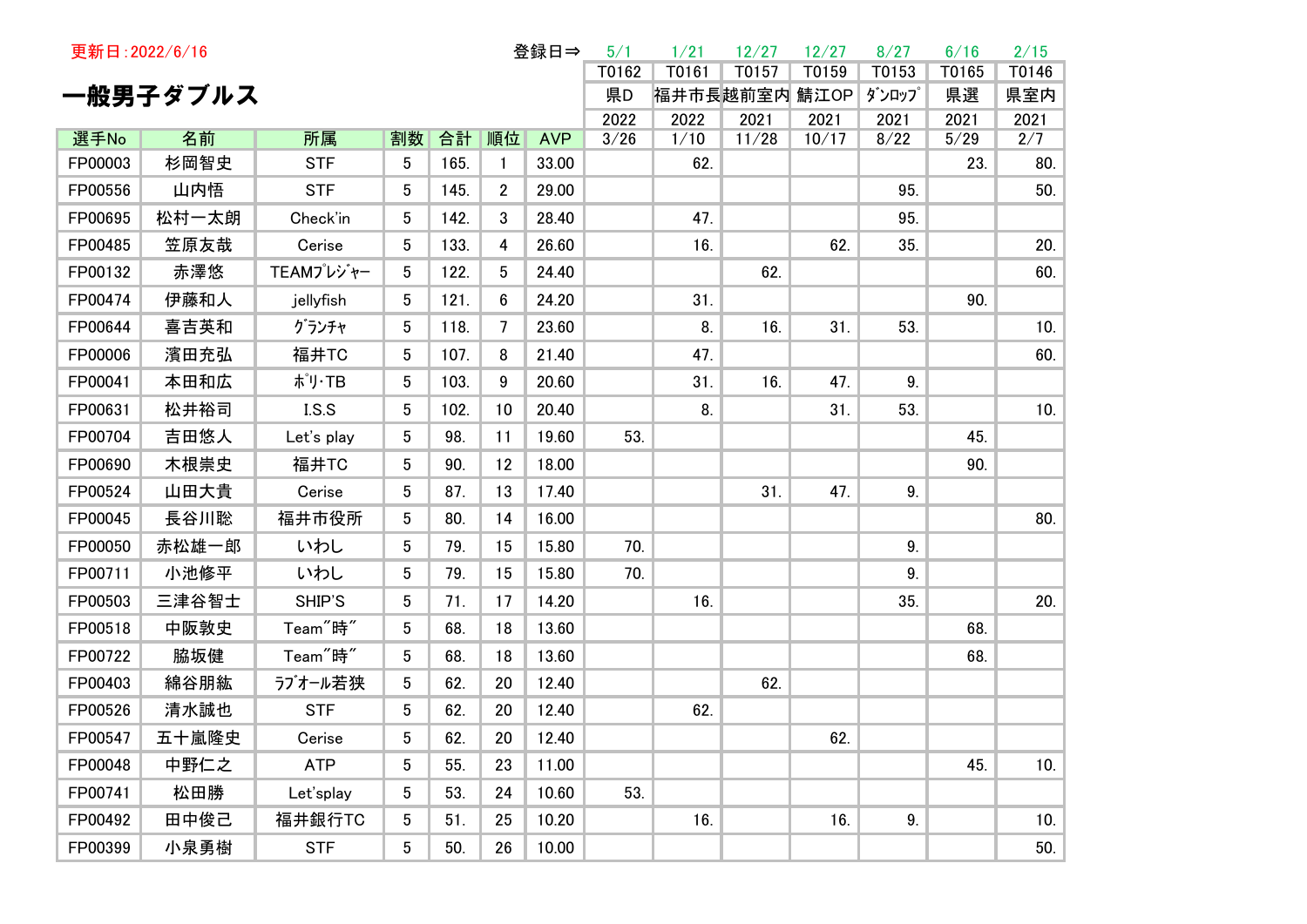| FP00633 | 林良雅   | フリークス             | 5               | 50. | 26 | 10.00 |     |     |     |     | 50. |     |     |
|---------|-------|-------------------|-----------------|-----|----|-------|-----|-----|-----|-----|-----|-----|-----|
| FP00640 | 武藤佑太  | <b>ATP</b>        | 5               | 50. | 26 | 10.00 |     |     |     |     | 50. |     |     |
| FP00733 | 黒田幸佑  | ブルーマンTC           | 5               | 48. | 29 | 9.60  |     |     |     | 16. | 9.  | 23. |     |
| FP00021 | 前田典昭  | Jellyfish         | 5               | 47. | 30 | 9.40  |     |     | 47. |     |     |     |     |
| FP00529 | 林凌平   | Jellyfish         | 5               | 47. | 30 | 9.40  |     |     | 47. |     |     |     |     |
| FP00305 | 廣瀬裕輝  | tットイントアTS         | 5               | 46. | 32 | 9.20  |     | 46. |     |     |     |     |     |
| FP00712 | 宮崎貴裕  | ットイント゛アテニススクー】    | 5 <sup>5</sup>  | 46. | 32 | 9.20  |     | 46. |     |     |     |     |     |
| FP00759 | 緒方俊太郎 | Let'sPlay         | 5               | 45. | 34 | 9.00  |     |     |     |     |     | 45. |     |
| FP00783 | 中山章   | <b>ATP</b>        | 5 <sup>5</sup>  | 45. | 34 | 9.00  |     |     |     |     |     | 45. |     |
| FP00716 | 岩佐和憲  | <b>ISS</b>        | 5 <sup>5</sup>  | 43. | 36 | 8.60  | 35. | 8.  |     |     |     |     |     |
| FP00508 | 田中崇嗣  | CHECK' IN         | 5               | 40. | 37 | 8.00  |     |     |     |     |     |     | 40. |
| FP00635 | 山本憲司  | 福井TC              | 5 <sup>5</sup>  | 40. | 37 | 8.00  |     |     |     |     |     |     | 40. |
| FP00154 | 本多桂   | ポリ・TB             | $5\phantom{.0}$ | 35. | 39 | 7.00  | 35. |     |     |     |     |     |     |
| FP00718 | 前田修一  | 松岡TC              | 5               | 35. | 39 | 7.00  | 35. |     |     |     |     |     |     |
| FP00723 | 油谷誠   | 松岡TC              | 5               | 35. | 39 | 7.00  | 35. |     |     |     |     |     |     |
| FP00030 | 池田良史  | Jellyfish         | 5               | 31. | 42 | 6.20  |     |     |     | 31. |     |     |     |
| FP00040 | 土井智文  | Jellyfish         | 5               | 31. | 42 | 6.20  |     |     |     | 31. |     |     |     |
| FP00423 | 宮下勝也  | Ship's            | 5               | 31. | 42 | 6.20  |     |     | 31. |     |     |     |     |
| FP00610 | 玉村光史  | <b>JTC</b>        | 5               | 31. | 42 | 6.20  |     |     | 31. |     |     |     |     |
| FP00743 | 関徳一   | <b>JTC</b>        | 5               | 31. | 42 | 6.20  |     |     | 31. |     |     |     |     |
| FP00685 | 中村徹也  | ポリ・TB             | 5               | 26. | 47 | 5.20  |     |     |     | 16. |     |     | 10. |
| FP00681 | 松浦圭汰  | tennis villa      | 5               | 25. | 48 | 5.00  |     | 16. |     |     | 9.  |     |     |
| FP00682 | 香川啓太  | tennis villa      | 5               | 25. | 48 | 5.00  |     | 16. |     |     | 9.  |     |     |
| FP00734 | 小南佳月  | ブルーマンTC           | 5 <sup>5</sup>  | 25. | 48 | 5.00  |     |     |     | 16. | 9.  |     |     |
| FP00063 | 石井忠博  | セーレンTC            | 5 <sup>5</sup>  | 23. | 51 | 4.60  |     |     |     |     |     | 23. |     |
| FP00385 | 石森翔   | 東安居TC             | 5 <sub>5</sub>  | 23. | 51 | 4.60  |     |     |     |     |     | 23. |     |
| FP00420 | 長谷川純一 | SenjuTC           | $5\overline{)}$ | 23. | 51 | 4.60  |     |     |     |     |     | 23. |     |
| FP00662 | 上中邦美  | 松岡TC              | 5               | 23. | 51 | 4.60  |     |     |     |     |     | 23. |     |
| FP00367 | 永田大空  | TeamWinner        | 5               | 18. | 55 | 3.60  |     |     |     |     | 18. |     |     |
| FP00656 | 永田優空  | <b>TeamWinner</b> | 5 <sup>5</sup>  | 18. | 55 | 3.60  |     |     |     |     | 18. |     |     |